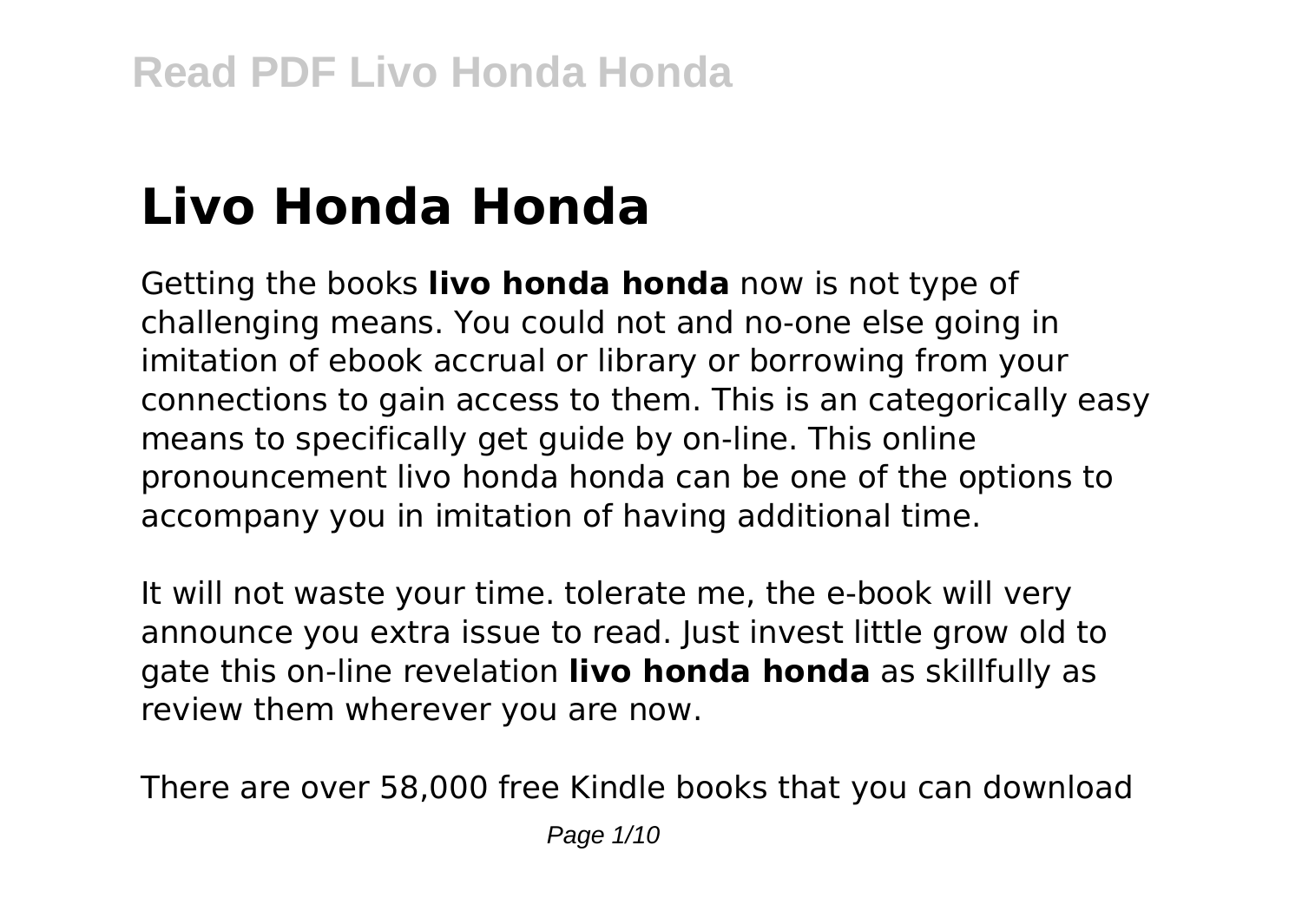at Project Gutenberg. Use the search box to find a specific book or browse through the detailed categories to find your next great read. You can also view the free Kindle books here by top downloads or recently added.

#### **Livo Honda Honda**

The 2020 Honda Livo BS6 has been launched in India, with prices starting at Rs. 69,422 (ex-showroom, Jaipur). Prices for the BS4 Honda Livo started at Rs. 58,775. The new Livo gets a host of updates to the engine, features and gets new colours as well. There will two variants on sale, disc brake variant and drum brake variant.

#### **Honda Livo BS6 Price, Mileage, Colours, Specs, Images, Reviews**

LATEST: The Honda Livo BS6 has been launched starting at Rs 70,056, making it the most premium 110cc commuter offering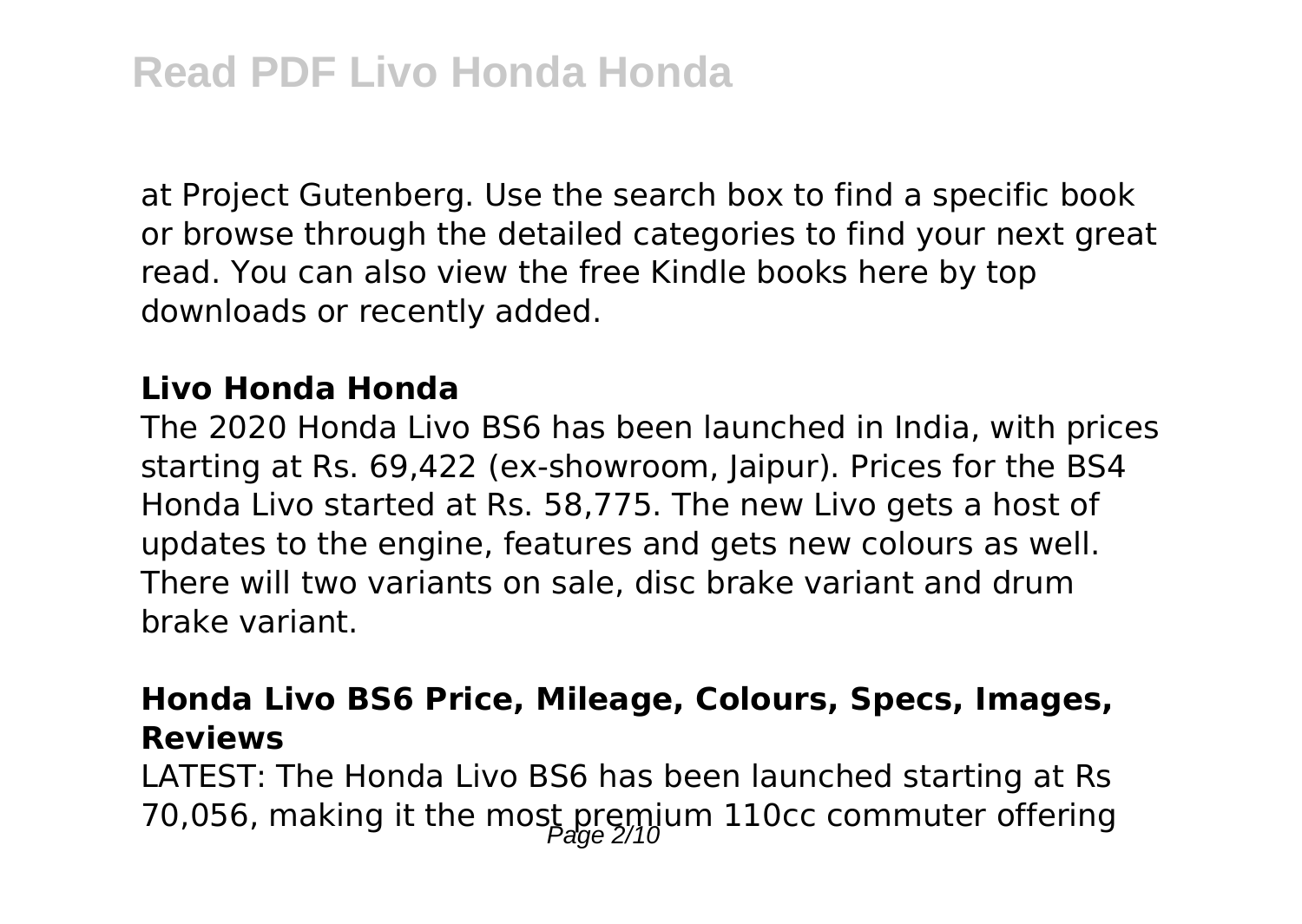from Honda in India. It is Rs 10,000 more expensive than its BS4 predecessor...

#### **Honda Livo BS6 Price, Bike Mileage, Images, Specifications ...**

Honda Livo is a commuter bike available in 2 variants in india. Its lowest version starts from a price of ₹71,134 (ex-showroom) and the top version from a price of ₹75,468 (ex-showroom). Honda Livo generates 8.67 bhp of power and 9.30 nm of torque from its 109.51cc engine. Single cylinder engine of Livo has a 4 speed manual gearbox.

#### **Honda Livo BS6 Price, Mileage, Images, Colours ...**

Honda Livo can be seen wearing the same engine found on the Honda Dream series of bikes. The 109.2 cc single-cylinder, aircooled engine churns out 8.3PS and 8.6 Nm of peak torque. Livo gets a strong mid-range acceleration that works fine in the city.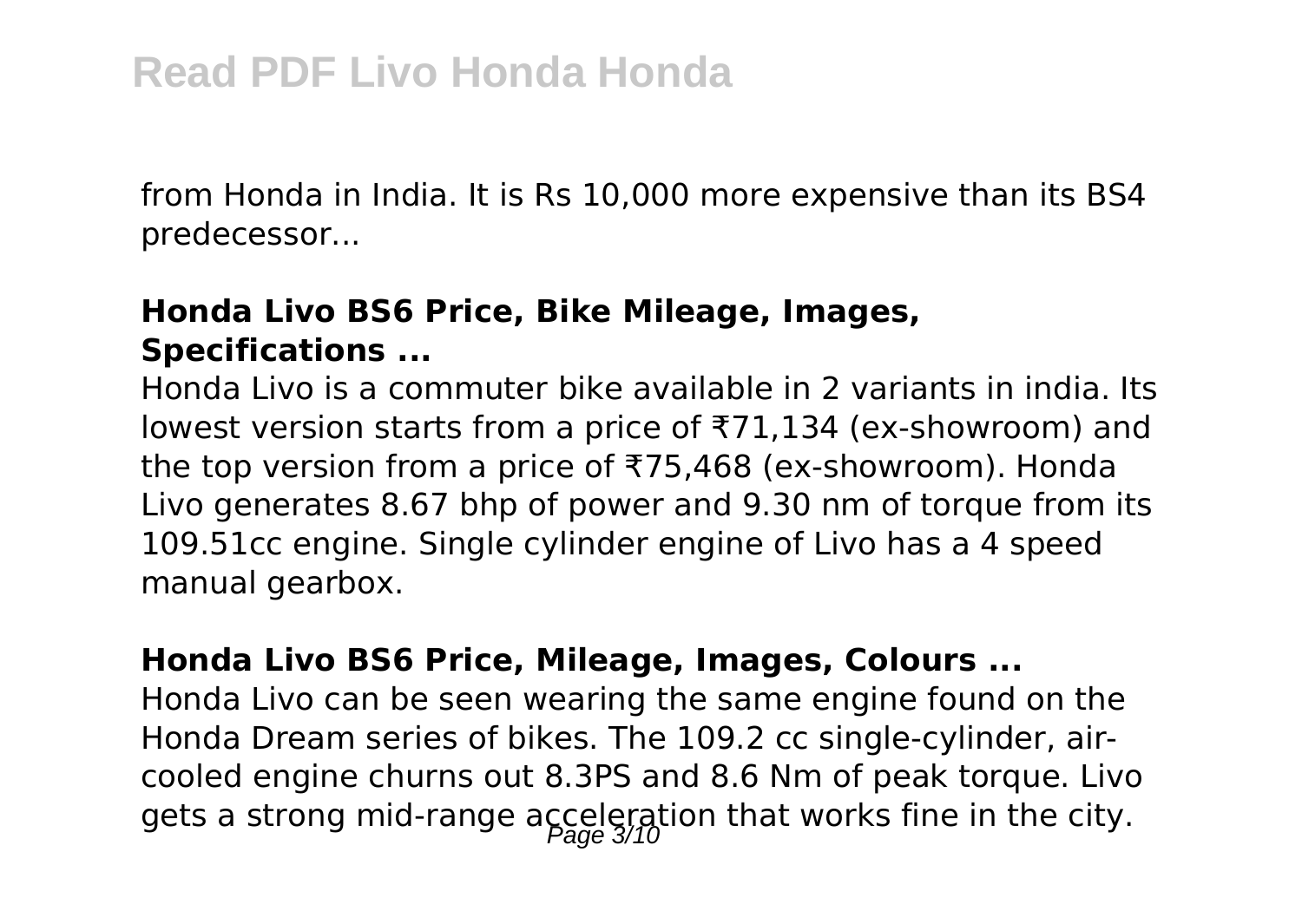The well spread out gear ratio allows the bike to swiftly get through city traffic or highways.

# **Honda Livo 2020 Review - Prices, Specs, Variants, Features ...**

Honda Livo leaves a long lasting impression with its new and refreshed urban style. Chiseled tank shrouds, modern front visor and bold fuel tank design give it a stronger and sporty character. Striking graphics add an appeal of premiumness to new Livo BSVI while new refreshed digital analogue meter leaves a lasting style impression.

**2020 Honda Livo BS6 110cc Motorcycle launched at Rs ...** The Honda Livo is the CB Twister's replacement from Honda in the premium 110cc bike segment. The Livo is a premium motorcycle with aggressive styling. The Livo uses the same powertrain as the CB Twister with the added benefit of HET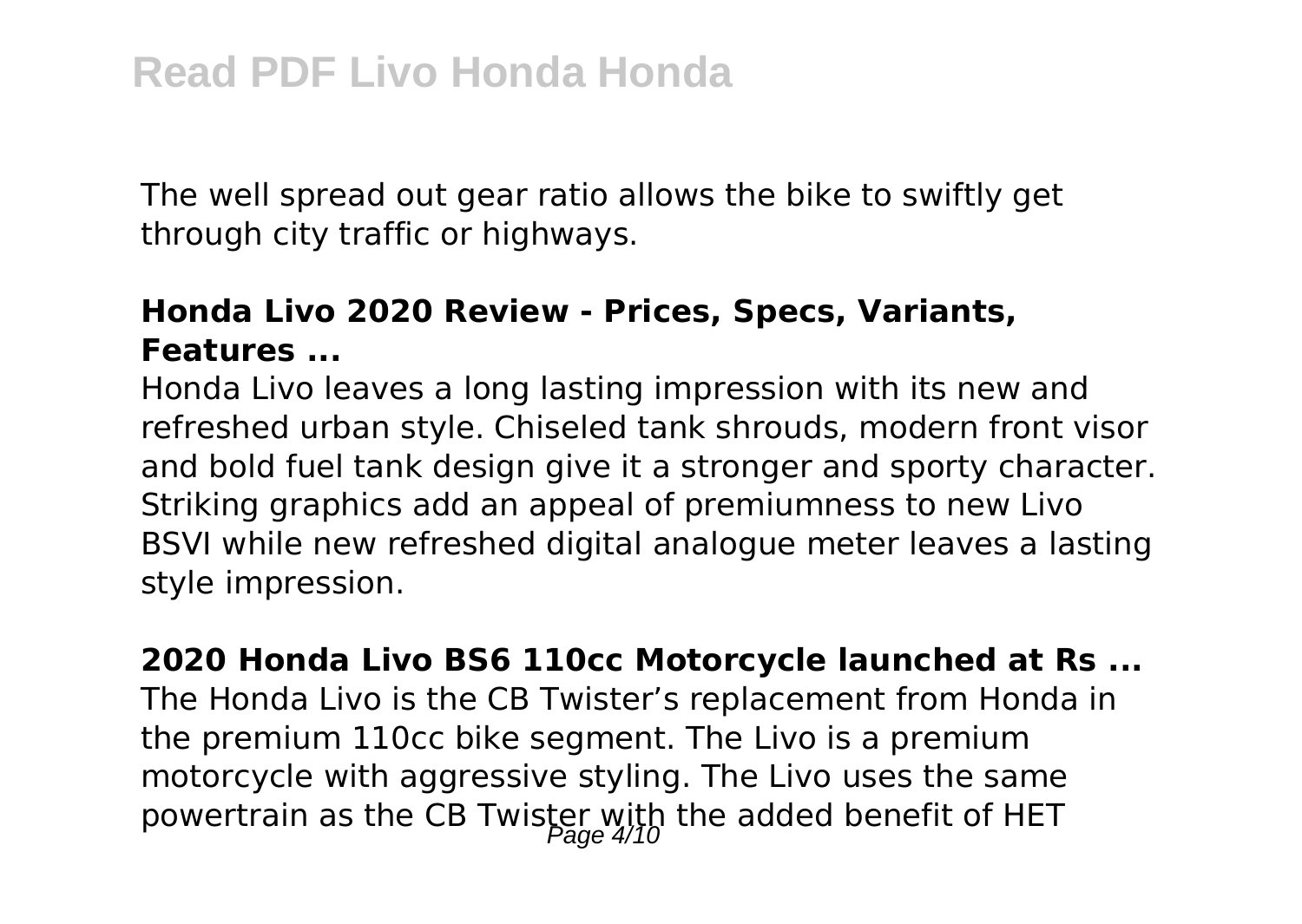(Honda Eco technology).

# **Honda Livo Price in India | Livo New Model - autoX**

Livo is the most stylish and advanced 110cc motorcycle from HMSI. It features an upmarket design with a hint of muscularity in its fuel tank due to the tank extensions. While the engine is the same...

#### **Honda Livo Price in India: Honda Livo Price List 2020, Ex**

**...**

Honda Livo BS6 Disc Engine and Transmission: It is powered by 109.51 cc engine and puts a power of 8.79 PS . Torque remains at 9.30 Nm . Torque remains at 9.30 Nm .

**Honda Livo Disc Price, Images, Mileage, Specs & Features** The Honda Livo is a 110 CC premium commuter bike from the Honda Motorcycle and Scooter India PVT. LTD. (HMSI). It will be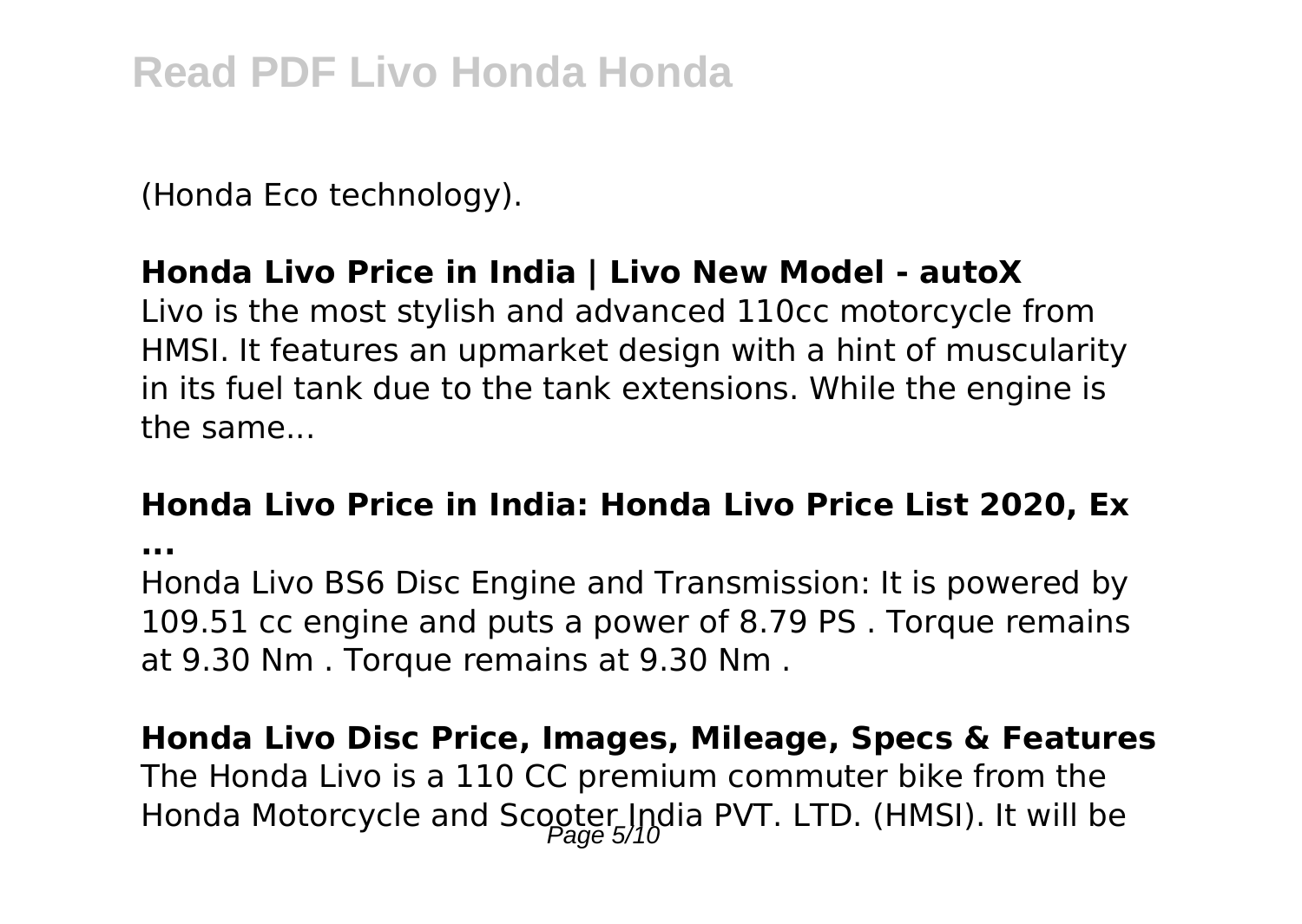replacing the Honda CB Twister which was also a 110 cc sports commuter for the Indian market as well as the market of Bangladesh. As Honda said it is a premium small capacity city commuter let's see how great it is actually.

# **Honda Livo 110 Disc Price In Bangladesh [2020] | MANITA দাম**

Japanese brand Honda's "Honda Livo" is a great bike among middle-step city commuter bikes. Its aesthetic style with disc brakes, which has been kept aside from any bike that has its own unique status.

Honda Livo Price in BD, 2020 | **BOOT AN ARRY AN** The ex-showroom price of Honda CD 110 Dream is ₹ 66,206 and Honda Livo is ₹ 71,545. Honda CD 110 Dream is available in 4 colours and 2 variants and Honda Livo is available in 4 colours and 2 variants. Apart from prices, you can also find comparison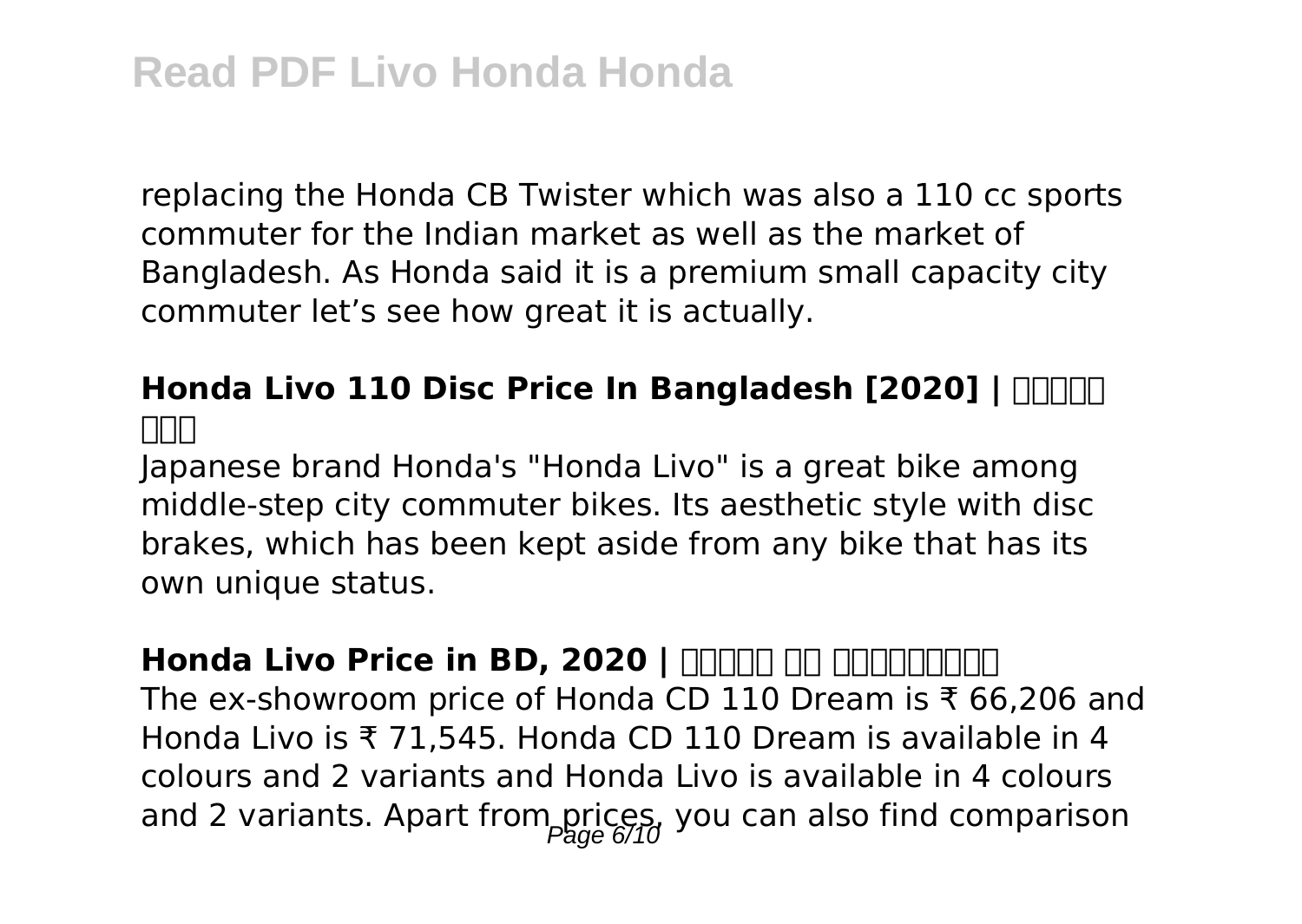of these bikes based on displacement, mileage, performance, and many more parameters.

# **Honda CD 110 Dream vs Honda Livo - Know Which Is Better ...**

Honda Livo price in Delhi is Rs 70,056 (ex-showroom price) whereas the Honda SP 125 price in Delhi is Rs 74,407 (exshowroom). The engine in the Livo makes 8.79 PS and 9.30 Nm. On the other hand, the power and torque of SP 125 stand at 10.8 PS and 10.9 Nm respectively.

#### **Honda Livo vs Honda SP 125 - Know Which is Better**

Honda Livo BS6 Price starts at Rs. 70,056 which is Rs. 1,244 costlier than base model of Honda Shine priced at Rs. 68,812. The claimed mileage. In technical specifications, Honda Shine is powered...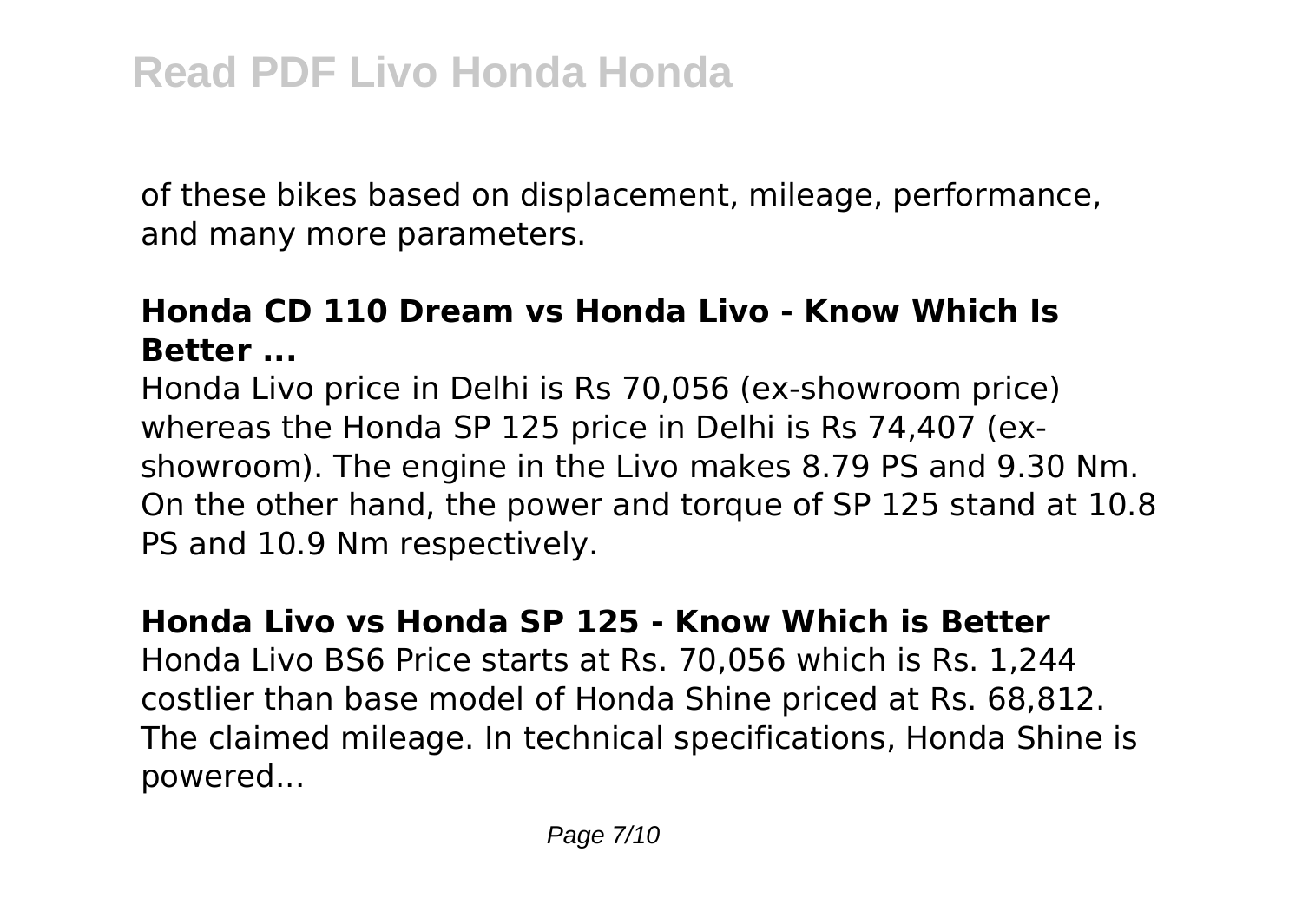#### **Honda Shine vs Honda Livo BS6 - Compare Prices, Specs**

**...**

Honda Livo launched with full specifications, features, mileage and great price on a budget in India.

## **Livo BS-VI - Honda Motorcycle and Scooter India**

Explore an innovative line of quality products from American Honda Motor Company. Find the latest news and information on Honda and Acura brand products.

#### **American Honda Motor Co., Inc. - Official Site**

Welcome to Honda of Downtown Los Angeles Serving Los Angeles, Culver City, Inglewood, West Hollywood and Glendale CA. When you're shopping for a new vehicle, we believe you need a comfortable ambiance, dynamic selection of vehicles, competitive options for financing and high-quality service to feel confident and stress-free throughout the car-buying process.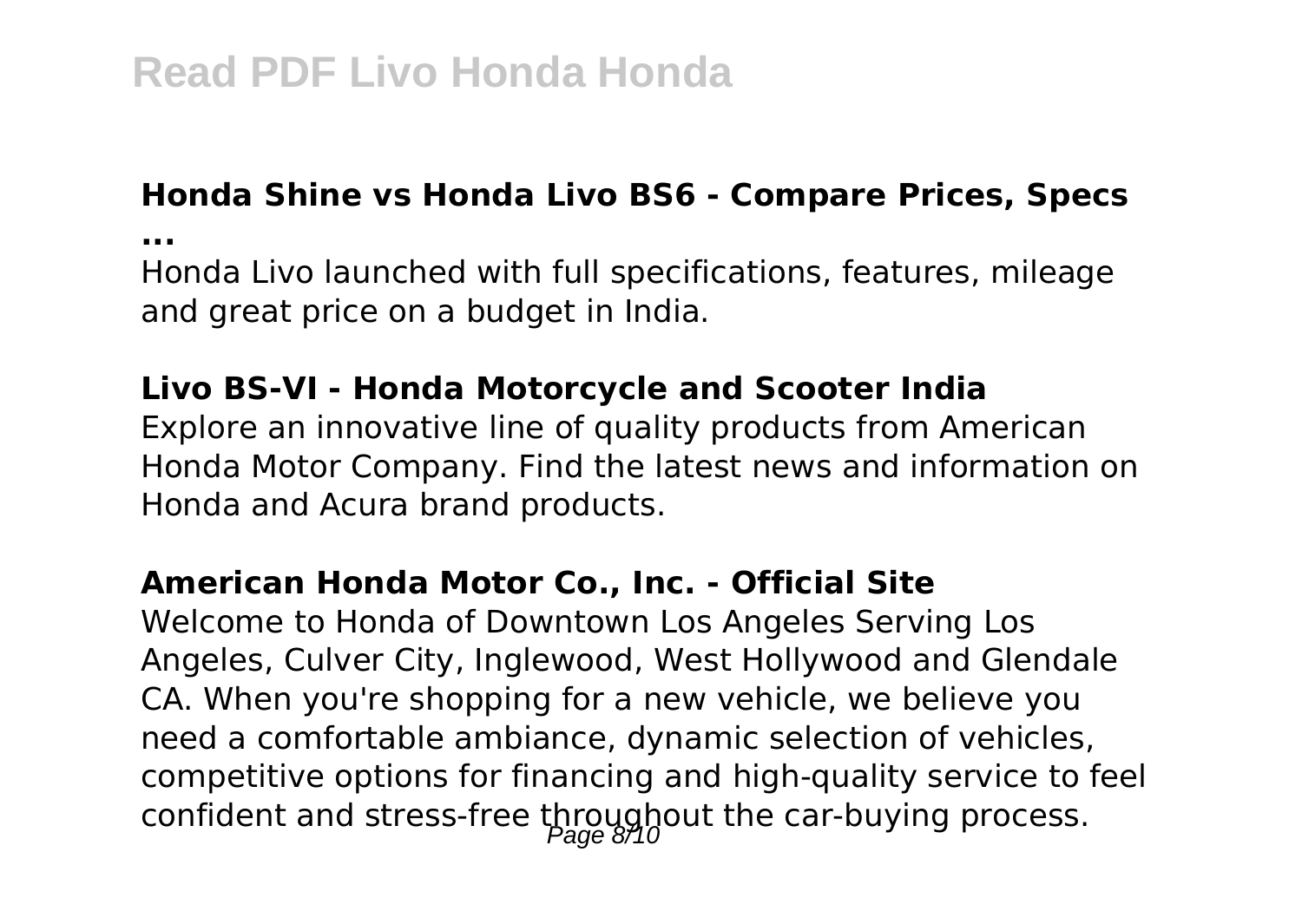#### **Honda Dealership LA | Honda of Downtown Los Angeles**

The Honda Livo BS6 is the latest 110cc commuter-level motorcycle offering in the brand's lineup. The Livo is also the fifth motorcycle to receive the BS6 update, post the Unicorn, SP125, CD110 and...

#### **New Honda Livo BS6 Bike Launched In India At Rs 69,422**

**...**

Honda Livo Drum bike used 109.19 cc Engine which is a 4-stroke, Single cylinder, OHC. Its maximum power is 6.14 kW (8.2Bhp) @ 7500 RPM and the maximum torque is 8.63 NM @ 5500 RPM. It uses 4-Speeds Constant Mesh Type Gear, and its maximum speed is 86 Kilometers per hour. The bike can cross is an average of 74 kilometers per liters of fuel.

# **Honda Livo Price in Bangladesh 2020 | BDPrice.com.bd** Page 9/10